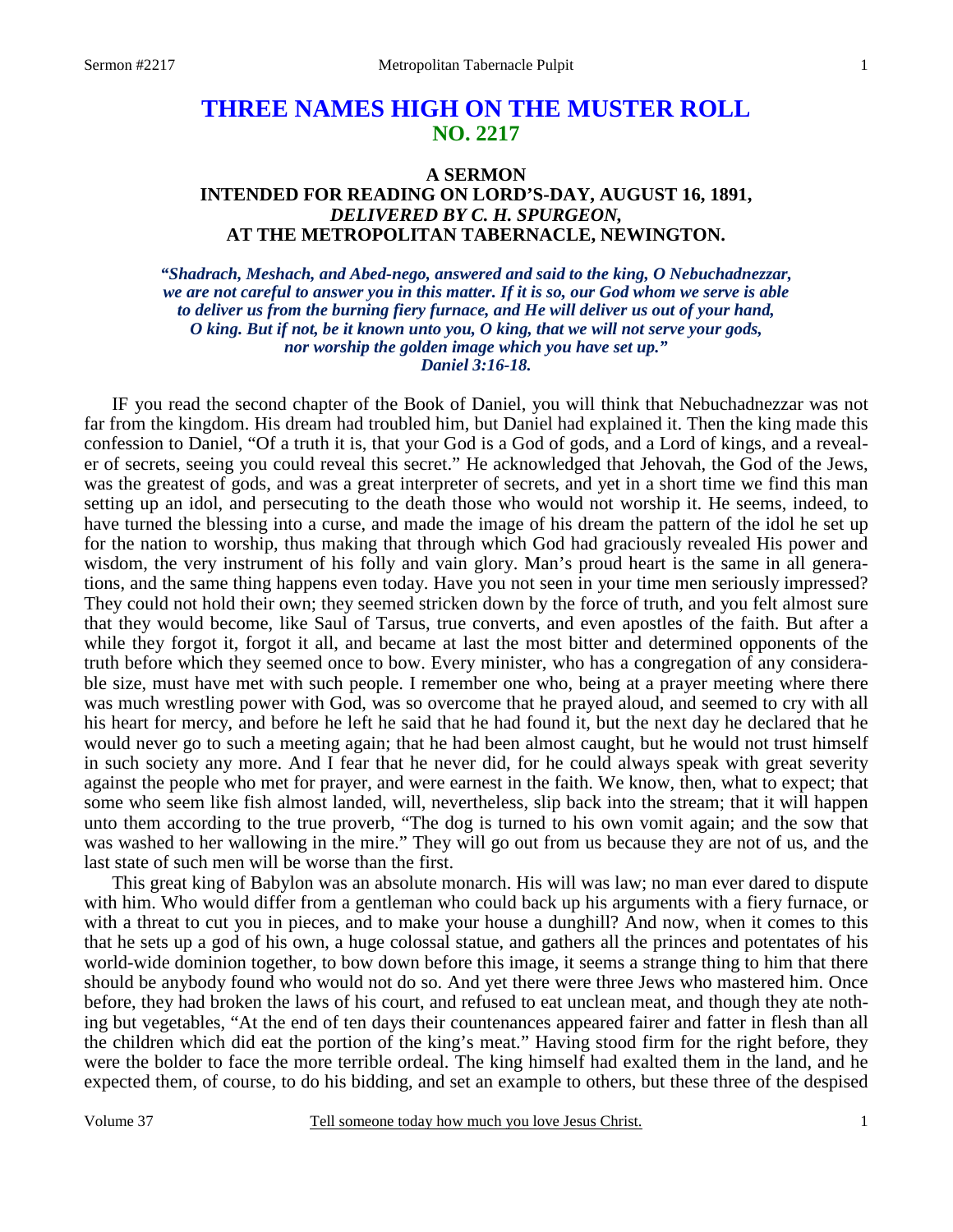race of the Jews were unconquerable even by the master of the whole world. They stood out before Nebuchadnezzar, and carried their point for God and for conscience.

 As we dwell upon this deed of noble heroism, may we become sharers in the courage and faith of these men, whose names stand high on the roll of worthies in the kingdom of God! Thirteen times their names recur in this chapter, like a refrain to the song which speaks of their deed of valor.

 Notice, first, *the excuses they might have made.* Secondly*, the confidence they possessed.* And thirdly*, the determination at which they had arrived*.

**I.** First of all, as we think of these three brave Jews, let us consider THE EXCUSES THEY MIGHT HAVE MADE. They were accused by the Chaldeans, who had so recently been saved from death by Daniel and his three friends. The surest way to be hated by some people is to place them under an obligation. "What favor have I ever done him, that he should hate me so?" said one. But in this case the wrath of man was to praise God. The incensed monarch called the offenders before him, and, scarcely believing that in his realm any could have defied his authority, he put the alternative plainly before them. "Here is the golden image; you three Jews are to bow down before it. If you do not, there is the burning fiery furnace, and into that you shall be cast at once. What is your answer?"

 They might have said to themselves, "*It is perfectly useless to resist*. We cannot contend against this man. If we submit, we do it unwillingly, and surely, being coerced into it, we shall be but little blamed. A man cannot be expected to knock his head against a brick wall, nor throw his life away, and therefore we will bow our heads, as the rest of the multitude have done, and worship the image which Nebuchadnezzar the king has set up." It is a bad excuse, but it is one that I have often heard made. "Oh," says a man, "we must live, you know; we must live." I really do not see any necessity for it. We must die, but whether we must live or not, depends upon a great many things, and it is infinitely better to die than to sink your manhood, and to violate your conscience, at a tyrant's bidding.

 Again, they might have said, *"We are in a strange land,* and is it not written by one of our wise men, 'When you are in Babylon, you must do as Babylon does'? Of course, if we were at home, in Judea, we would not think of such a thing. We would remember how God has said, 'You shall have no other gods before Me. You shall not make unto you any graven image, or any likeness of anything that is in heaven above, or that is in the earth beneath, or that is in the water under the earth: you shall not bow down yourself to them, nor serve them.' If we were at home, we would obey that law, but we are many hundreds of miles away from Jerusalem, and surely we may be permitted to yield in this point." Thus have I known many who say they are Christians at home, act differently when they are abroad; they have not regarded the Sabbath, neither have they even regarded the decency or the indecency of the amusements to which they have betaken themselves, because, in truth, they were not at home! "We would not do this in England, but we are in Paris, you see, and the case is altered," they say. Is the case altered? Is God the God of this island, and not the God of the Continent? Has He ever given us permission to do abroad what we may not do at home? It is a vile excuse, but commonly enough made.

 They might also have said, *"We are officers of the land,"* and seeing they were set over the affairs of the province of Babylon, they might have found some difficulty in detaching their private religion from their public duty. They were high officials, and what an excuse this is for a great deal of roguery and trickery everywhere! A man gets elected to a parish vestry, or a council, or a board, and when he once gets to sit on that board, he seems to have left his honesty at home. I say not that it is so always, but I am sorry to say that it has often been so. The official has no sooner put on his robes of office than his conscience has vanished. But these men were not so foolish as to think that because they were made rulers in Babylon, they might therefore sin against the Most High God. It is true that they were bound to obey the lawful orders of their sovereign, but whether it is right to obey men rather than God; their conscience could easily enough judge; so they never made that excuse.

 But, then, they were prosperous men. They were getting on in the world, and I believe that God sent this trial to Shadrach, Meshach and Abed-nego, because they were prospering. They might have said, *"We must not throw away our chances."* Among the dangers to Christian men, the greatest, perhaps, is accumulating wealth—the danger of prosperity. Wesley used sometimes to fear that Christianity was self-destructive, for when a man becomes a Christian, the blessings of this life are his, too; he begins to rise in the world; he leaves his old position behind him, and, alas! Too often, with increasing riches, forgets the God who gave him all. There is much truth in this idea, and unless the Spirit of God abides with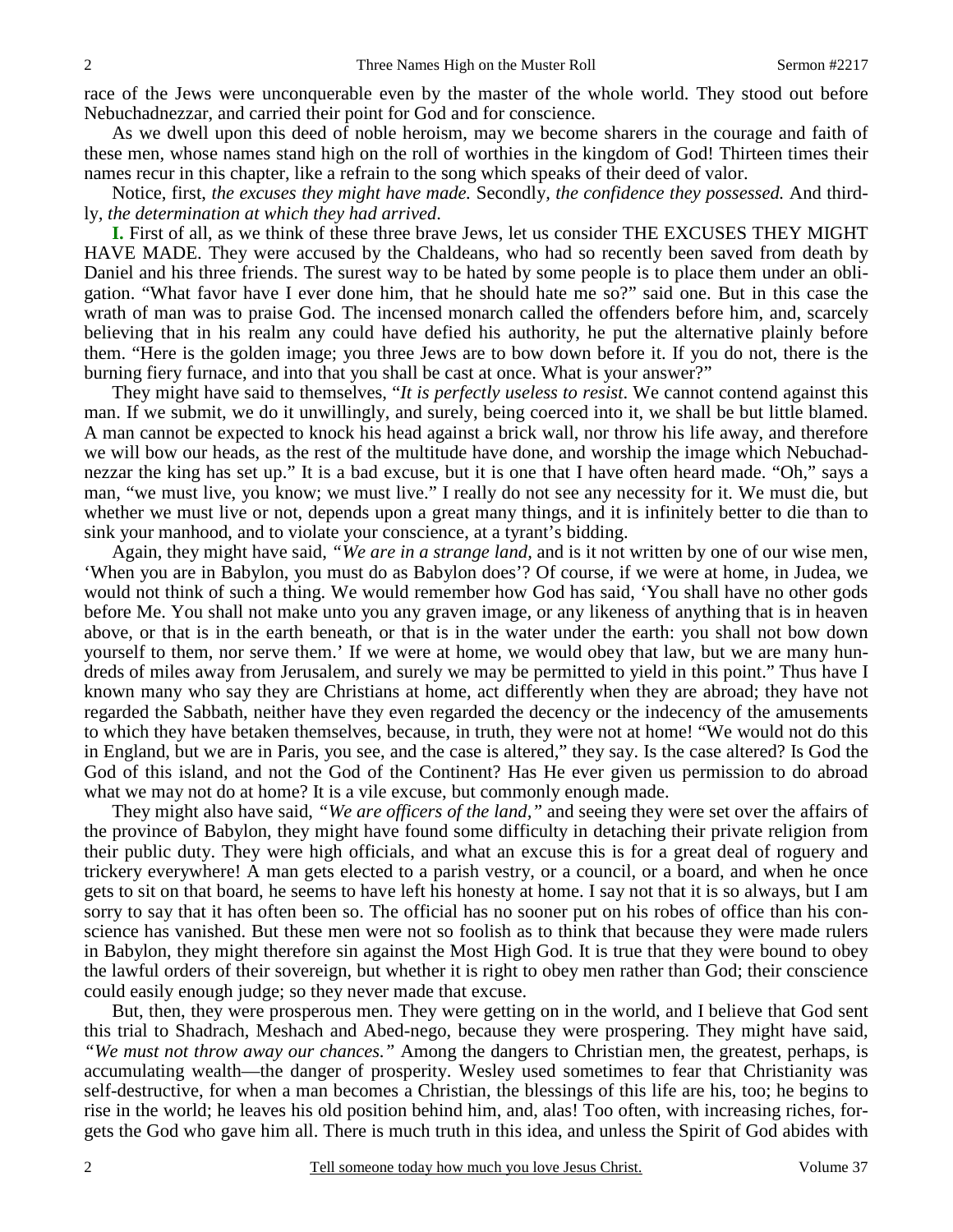His people, we might indeed see our faith thus commit suicide. It is a danger to be guarded against, both by liberal giving and by frequent intercession. We often pray for Christians in adversity, and it is right that we should do so, but it is even more necessary to pray for Christians in prosperity, for they run the risk of gradually becoming soft, like Hannibal's soldiers destroyed by Capuan holidays, who lost their valor in their luxury. Many a man who was an out and out Christian when he was lower down in life has, when prosperous, become much too great a gentleman to associate with those who were his honored brethren before. I have seen it scores of times, but it is a shocking thing. May God grant that we may never turn His mercies into an excuse for sinning against Him! You who are rich have no more liberty to sin than if you were poor. You who rise in the world have no more right to do wrong than you had when you were down in the world, and his lordship is no more honorable at a prizefight than the bullet-headed pugilist. We must do right. We must never do wrong, or plead our position in society, or our prosperity in worldly things, as a reason why we may do what others might not do.

 Again, further, they might have excused themselves thus. The putting up of this image was not altogether a religious act. It was symbolical. The image was intended to represent the power of Nebuchadnezzar, and bowing before it was therefore doing political homage to the great king. Might they not safely do this? They might have said, *"We are politically bound."* Oh, how often we hear this brought up! You are told to regard the difference between right and wrong everywhere, except when you get into politics; then stick to your party through thick and thin. Right and wrong vanish at once. Loyalty to your leader—that is the point. Never mind where he leads you, follow him blindly. You are even told that you may do wrong because it is politically right. I hate such an argument! These men never for a moment entertained that evil thought. It is true that politics were mixed up with this image, but whatever might be mixed up with it, they would not worship it, for God had said, "You shall not bow down yourself to them, nor serve them," and these sturdy believers would do nothing of the kind under any pretense whatever.

 A very soothing salve for their conscience might have been found in the absence of any command to renounce their own religion. They might have encouraged each other to submit, by saying, *"We are not called upon to deny our God."* They need not believe the idol to be divine, nor confess the least faith in it; in their hearts they might make a mental reservation as they bowed, and they might have whispered to one another, and said that it was a devil, and not God. They might have excused themselves to their own conscience by saying that they prostrated themselves to the music, and not to the idol, or that they made obeisance to the king rather than to his image. In fact, if their consciences had been as elastic as some modern ones, though that was hardly possible, as the virtues of India rubber were scarcely known then, they might have said that, in bowing down before the image, they were praying to Jehovah, since He might be worshipped anywhere, and under any circumstances. They might have said that, although they looked at the image, they did not worship it, but beyond the glitter of its gold, their thoughts rose to the God of glory. Anything, in fact, will serve for an excuse, when the heart is bent on compromise, and, especially in these half-hearted days, it is very easy to find a specious reason for a false action, if some temporal benefit is attached to it. Modern charity manufactures a multitude of excuses with which to cover sins with.

 A stronger argument, however, might have been secured from the fact of the universal submission to the decree. *"Everybody else is doing it,"* they might have said. That morning, when the rising sun was saluted by the strains from those varied instruments of music from Persia, and Greece, and Babylon, when all the music of the world seemed gathered together, everybody bowed. There were Jews there, thousands of them, and they all bowed. There were fire worshippers there, men who hated the worship of graven images, but they all bowed. There were men there who had gods of their own which they reverenced, but they all bowed before Nebuchadnezzar's god. "What a singular being you must be to stand out against the fashion of the time!" the tempter might have said. "Your own countrymen have bowed, and you will not; better men than you, let me tell you, have bowed, but you will not." No, they will not, these three singularities, these strange eccentricities! It is folly to be singular, except when to be singular is to be right, and to be eccentric is not commendable, except the eccentricity consists in not being concentric with any kind of evil way. In spite of all the apostate crowds, these brave men would not yield not they! Though millions bowed, what had that to do with them? My dear hearers, I ask you to cultivate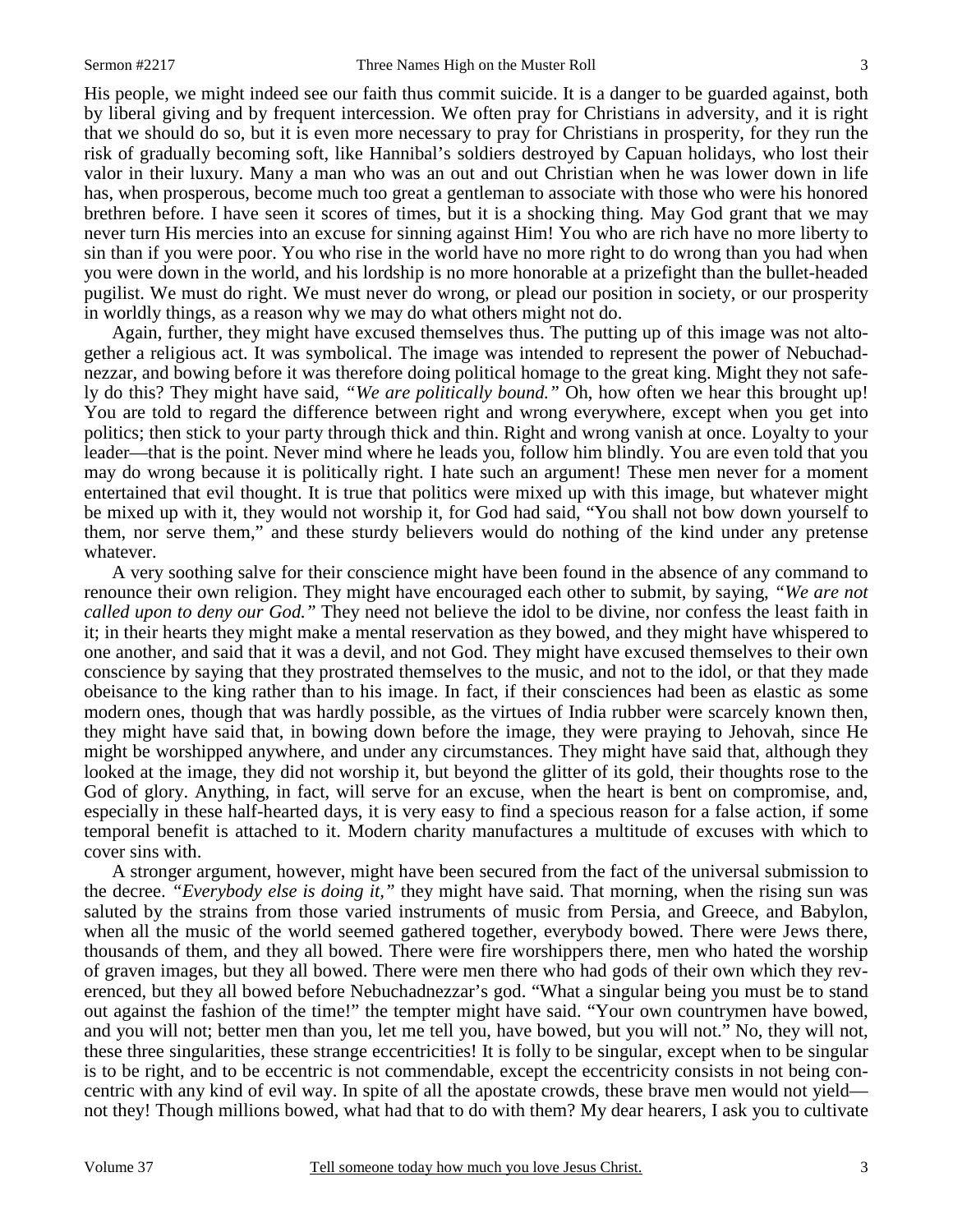a brave personality. In the service of God, things cannot go by the counting of heads. You must follow the Lord's will wherever it leads you, whether you go alone or not—

#### *"Dare to be a Daniel, Dare to stand alone!"*

They might have said, *"It is only for once, and not for long.* Ten minutes or so, once in a lifetime, to please the king; such a trivial act cannot make any difference; at any rate, it is not enough to brave the fiery furnace for. Let us treat the whole thing as a huge jest. It would be ridiculous to throw away our lives for such a trifle." Have you never heard such arguments in these days? This indulgent nineteenth century has plenty of easy maxims of a very similar sort. In the supreme hour many fail, because the trial is seemingly so small. They mean to stand for God, but this is scarcely the right time; they will wait, and choose a more worthy occasion, when something really heroic can be attempted. Were they to stand for such a little thing, the world would laugh with derision at such a straining out of a gnat. So Adam eats the apple; Esau the pottage; and the one temptation, unresisted, issues in life-long loss. Not even for a few minutes in a lifetime would these three brave men deny their God. May their stubborn faith be ours!

 Another excuse that they might have made was, *"We can do more good by living* than we can by being cast into that furnace. It is true, if we are burned alive, we bear a rapid testimony to the faith of God, but if we live, how much more we might accomplish! You see, we three are Jews, and we are put in high office, and there are many poor Jews who are captives. We can help them. We have already done so. We have always seen justice done to God's people, our fellow countrymen, and we feel that we are raised to our high office on purpose to do good. Now, you see, if you make us bigots, and will not let us yield, you cut short our opportunities of usefulness." Ah, my dear brethren! There are many that are deceived by this method of reasoning. They remain where their conscience tells them they ought not to be, because, they say, they are more useful than they would be if they went "without the camp." This is doing evil that good may come, and can never be tolerated by an enlightened conscience. If an act of sin would increase my usefulness tenfold, I have no right to do it, and if an act of righteousness would appear likely to destroy all my apparent usefulness, I am yet to do it. It is yours and mine to do the right though the heavens fall, and follow the command of Christ whatever the consequences may be. "That is strong meat," do you say? Be strong men, then, and feed on it.

 But they might also have said, *"Really, this is more than can be expected of us*. If we had been asked to contribute our tithe to the support of the religion of Jehovah, we would cheerfully do so, but to yield our lives in this horrible way, to be cast into a burning fiery furnace, is more than flesh and blood can bear." Yes, and some of us could not answer that argument, for, perhaps, it is pressing upon ourselves. Remember what Jesus said to the multitudes who went with Him, "If any man come to Me, and hate not his father, and mother, and wife, and children, and brethren, and sisters, *yes, and his own life also,* he cannot be My disciple. And whoever does not bear his cross, and come after Me, cannot be My disciple." We must stand to a full surrender, and say, "Let it cost what it may, I make no exception. I take all risks. I will follow Christ, the Lamb, wheresoever He goes, even should I die while I am following Him." He that does not come to that has not taken the position which Christ demands of us, and which His Holy Spirit must work in us, before we are fully converted to the faith. "Strong language again," says one. God make you strong enough to apply it to yourself!

 Thus I have set before you the excuses that these three Jews, Shadrach, Meshach, and Abed-nego, might have made.

**II.** In the second place, let us assure our own hearts by admiring THE CONFIDENCE WHICH THEY POSSESSED. They expressed it very emphatically and clearly. They had a very definite, solid, foursquare faith.

 First, they said, "O Nebuchadnezzar, we are not careful to answer you in this matter." The word "careful" there, does not give you the meaning. Read it, "We are not full of care as to how to answer you." They did answer very carefully, but *they were not anxious about the answer*. It was not a thing that troubled them in the least. They knew what they were going to say. They did not deliberate. They did not hesitate. They said, "Nebuchadnezzar, we can answer you at once on that point." They were so calm, so self-collected, that they could talk to him, not as a king, but as Nebuchadnezzar. When it came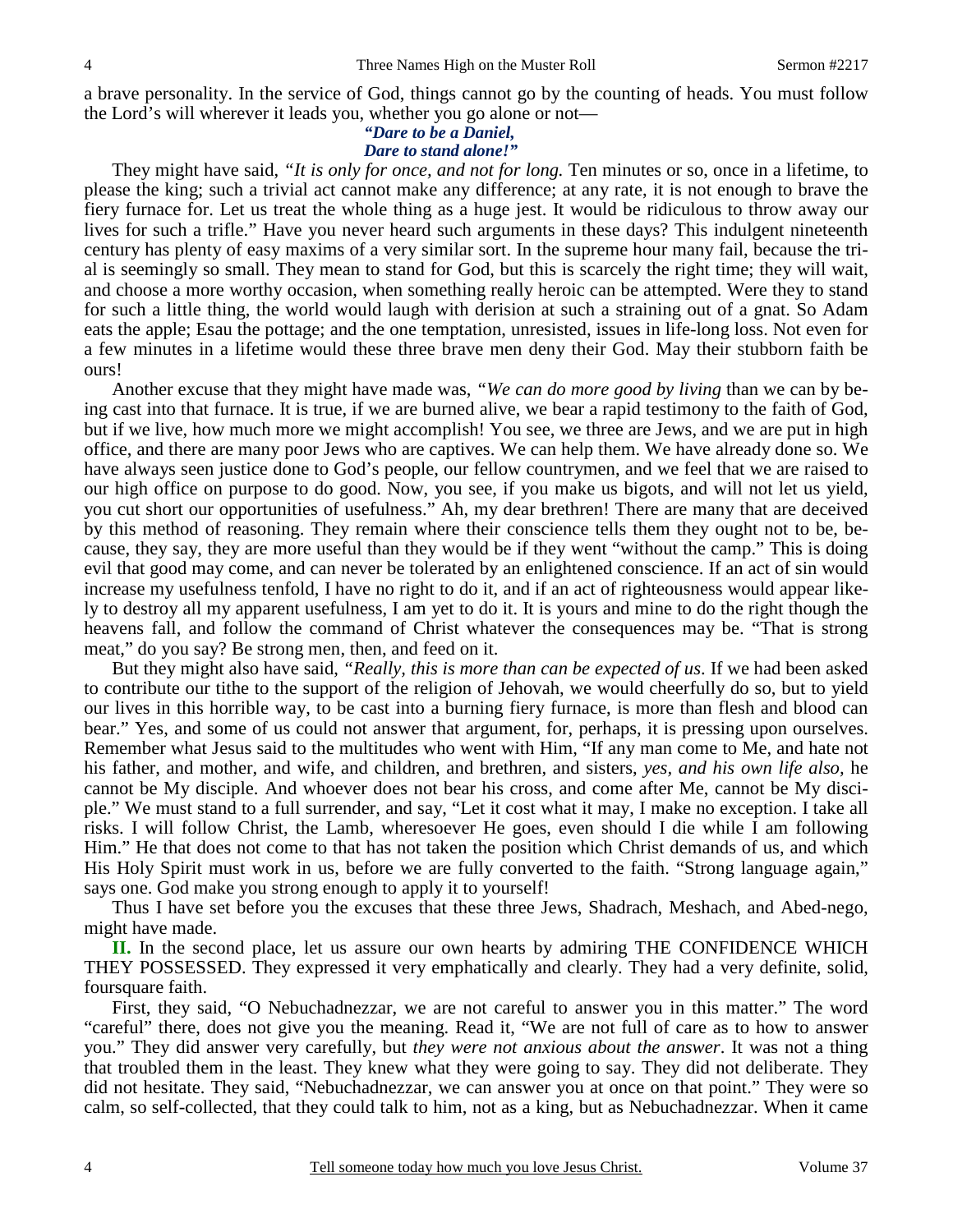to life-work, it was man to man, and Shadrach, Meshach, and Abed-nego to Nebuchadnezzar, and they told him that they had no difficulty in answering him.

 In the second place, *they did not judge it theirs to answer at all*. I find that it may be read, as in the Revised Version, "O Nebuchadnezzar, we have no need to answer you in this matter," meaning, "We will not answer you. It is not for us to answer you. You have brought another Person into the quarrel." Let me read the words that precede my text. Nebuchadnezzar said to them, "Who is that God that shall deliver you out of my hands?" In effect, Shadrach, Meshach, and Abed-nego replied, "It is not for us to answer you. There is Another that will do that. You have challenged God, and God shall make His own reply." It was bravely spoken. They threw the onus of this matter upon God Himself. So may you. If you will do right, it is God's affair to see you through. With the consequences you have nothing to do, except patiently to bear them; the consequences must be with God. Only you do right. Believe in the Lord Jesus Christ, and obey Him, and keep the command of the Most High, and then whatever comes of it, it is no blame of yours. That must be left with God.

 Then notice what they say. "Our God whom we serve is able to deliver us from the burning fiery furnace." *They avowed their faith in the Omnipotent God,* knowing that, if He chose, no mighty man of Babylon could ever throw them into that furnace. The furnace itself must die down, and become cool as ice, if God so wills it. They tell the tyrant to his face, enveloped as he was in the flame of his wrath, that God can save them out of the fire. Their God was almighty, and they put their trust in Him.

 What is more, they add, "And He will deliver us out of your hand, O king." Whether they burned in the fire or not, *they were sure they would be delivered*. "If we die, we shall be out of your reach, but we may not die; we may live beyond your reach. You have asked the question, 'Who is that God that shall deliver you out of my hands?' and we answer you, 'Our God will deliver us out of your hand, O king.'"

 Now, beloved friends, if any of you are in great difficulty and trouble, tempted to do wrong, no, pressed to do it, and if you do what is right, it looks as if you will be great losers and great sufferers; believe this; God can deliver you. He can prevent your having to suffer what you suppose you may, and if He does not prevent that, He can help you to bear it, and, in a short time, He can turn all your losses into gains, all your sufferings into happiness. He can make the worst thing that can happen to you to be the very best thing that ever happened to you. If you are serving God, you are serving an Omnipotent Being, and that Omnipotent Being will not leave you in the time of difficulty, but He will come to your rescue. Many of us can say with Paul, "We trust not in ourselves, but in God which raises the dead: who delivered us from so great a death, and does deliver: in whom we trust that He will yet deliver us." The Lord has helped us in the past, He is helping us in the present, and we believe that He will help us all the way through. He will help you, too, if you just follow His word, and by a simple faith do the right thing. I believe that we have reason to expect interpositions of providence to help us when we are called to suffer for Christ's sake.

**III.** But here is the point that I want to make most prominent—the third one—THE DETERMINA-TION AT WHICH THEY ARRIVED. "If not," if God does not deliver us at all, "be it known unto you, O king, that we will not serve your gods, nor worship the golden image which you have set up." Grand language! Noble resolve! "If not, if we have to go into the fire, into the fire we will go, but we will never bow the knee to an idol." So these gracious Jews were enabled to say.

*They did not pivot their loyalty to God upon their deliverance*. They did not say, as some do, "I will serve God if it pays me to do so. I will serve God if He helps me at such and such a time." No, they would serve Him for nothing; theirs was not cupboard love. "If not, if He does not deliver us, if it is His will that we should be burned alive, we surrender ourselves to His will, but we will not break His divine command, or make idolaters of ourselves by bowing before an image which has no life in it, which could not even set itself up, but which Nebuchadnezzar the king has set up."

*They resolved that they would obey God at all costs*. Now, I knew a young man once, to whom a certain ordinance of Christ was made known as being Scriptural, but as far as he could see, if he followed that ordinance, every door would be shut against him. If he was bold to do as he thought he ought to do, according to his Master's command and example, it would be the ruin of everything. Well, he did it, and it was not the ruin of anything, and if he had to do such a thing again a hundred times over, he thanks God that he would do it. There is such sweetness in having to make some sacrifice for God; there is such a heavenly recompense, that one almost envies the martyrs. Rather than pity their sufferings, one feels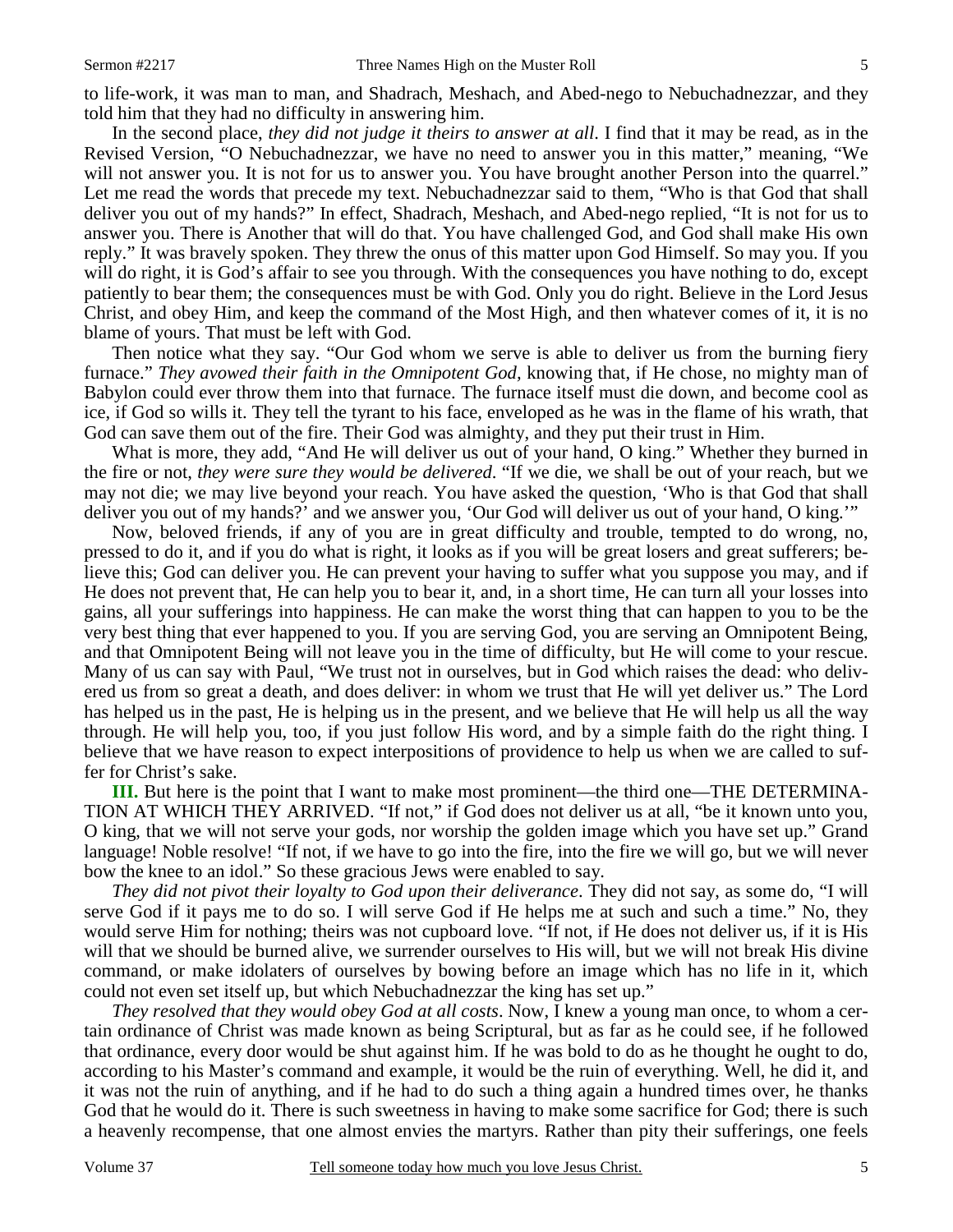an intense longing that such honor had been ours, and that we had had the moral courage and holy stamina to suffer for God even as they suffered. Who among the bright ones are the brightest in the land of light? They that wear the ruby crown of martyrdom most certainly lead the van, for they suffered, even to the death, for their Lord. O friends, it is a glorious thing when we make no calculation of costs, but with our whole heart and soul follow the Lamb wheresoever He leads us!

 Let us walk in this heroic path. But some will say, "It is too hard. You cannot expect men to love God well enough to die for Him." No, but there was One who loved us well enough to die for us, and to die a thousand deaths in one, that He might save us. If Christ so loved us, we ought so to love Him. "Well," says one, "I think it is impossible. I could not bear pain." It is possible, for many have endured it. I remember that one of the martyrs, who was to be burned on the following morning, thought that he would test himself; and there being a large fire in the cell, he put his foot into it to see whether he could bear to have it burnt, and soon shrank back. Therein he was foolish, for when he went out the next morning to stand on the firewood and burn, he stood like a man, and burnt bravely to the death for his Master. The fact was, his Lord did not call him to burn his foot in the stove, and so He did not help him to bear it; but when He called him to give his whole body to the flames, then grace was given. There is a story of a martyred woman, who had a child born to her a few days before she was burnt, and being in great pain, she cried aloud. One said to her, "If you cannot bear this, what will you do when you come to burn?" She said, "Now you see the pains of nature which befall a woman, and I have not patience enough to bear them, but by and by you shall see Christ in His members suffering, and you shall see what patience He will have, and what patience He will give to me." It is recorded of her that she seemed as if she had no pain at all when she yielded herself up to Christ. Do not judge, by what you are today, what you would be if you were called into trouble. Grace would be given to you. I have no doubt that many of the most timid of those who truly love the Lord, would be the very bravest; while some who think they would be brave, would be the very first to start back. You may never be called to such a trial as that, but still, if you cannot bear the small trials, how would you bear the great ones? "I cannot bear to be laughed at," says one. But though there is something cruel about mocking, it does not break anybody's bones. And being laughed at—well, really, I have sometimes thought, when I have seen a good joke cracked over my poor head, that there is so much misery in the world, that if I might be the cause of making a little more mirth, I should be glad, and even if it told against me, if it made somebody feel a little merrier, it was not a matter for great sorrow. And then you go into the workshop, and they point at you and say, "There comes a canting Methodist!" Remember, that is the way in which the world pays homage to Christianity! If there is anything genuine in the Christian religion, the world pays its respect by caviling at it, and caricaturing it. Accept their compliments, not as they intend them, but as you choose to read them, and you will not be grieved. You, Shadrach, not afraid of a burning fiery furnace, are surely not going to be frightened by the laughter of a silly boy or girl in the workshop? Alas, this unworthy fear enters into all relationships! I have known men afraid of their wives! I have known fewer wives, however, afraid of their husbands, for they are generally bold for Christ, and can suffer for His name's sake. I have known children afraid of their parents, and some poor parents, six feet high, afraid of their children! Oh, what poor worms it makes of us when we begin to be afraid of our fellow creatures! Do right, and fear nothing, and God will help you.

 To enable us to get the spirit of these three holy men, we must get, first, *a clear sense of the divine presence*. If a man feels that God is seeing him, he will not bow his knee to an idol; neither will he do evil, for God's eye is upon him. He will endure, "as seeing Him who is invisible," and though the floods of ungodly men lift themselves up, he will remember the Lord who sits upon the floodwaters, and is higher than they. The man who realizes God's presence is by that invisible companionship rendered invincible. Greater is He that is for him, than all that can be against him—

> *"For right is right, since God is God, And right the day must win; To doubt would be disloyalty, To falter would be sin."*

We must, next, have *a deep sense of the divine law*. I have already reminded you of the law. "You shall have no other gods before Me. You shall not make unto you any graven image, or any likeness of anything that is in heaven above, or that is in the earth beneath, or that is in the water under the earth: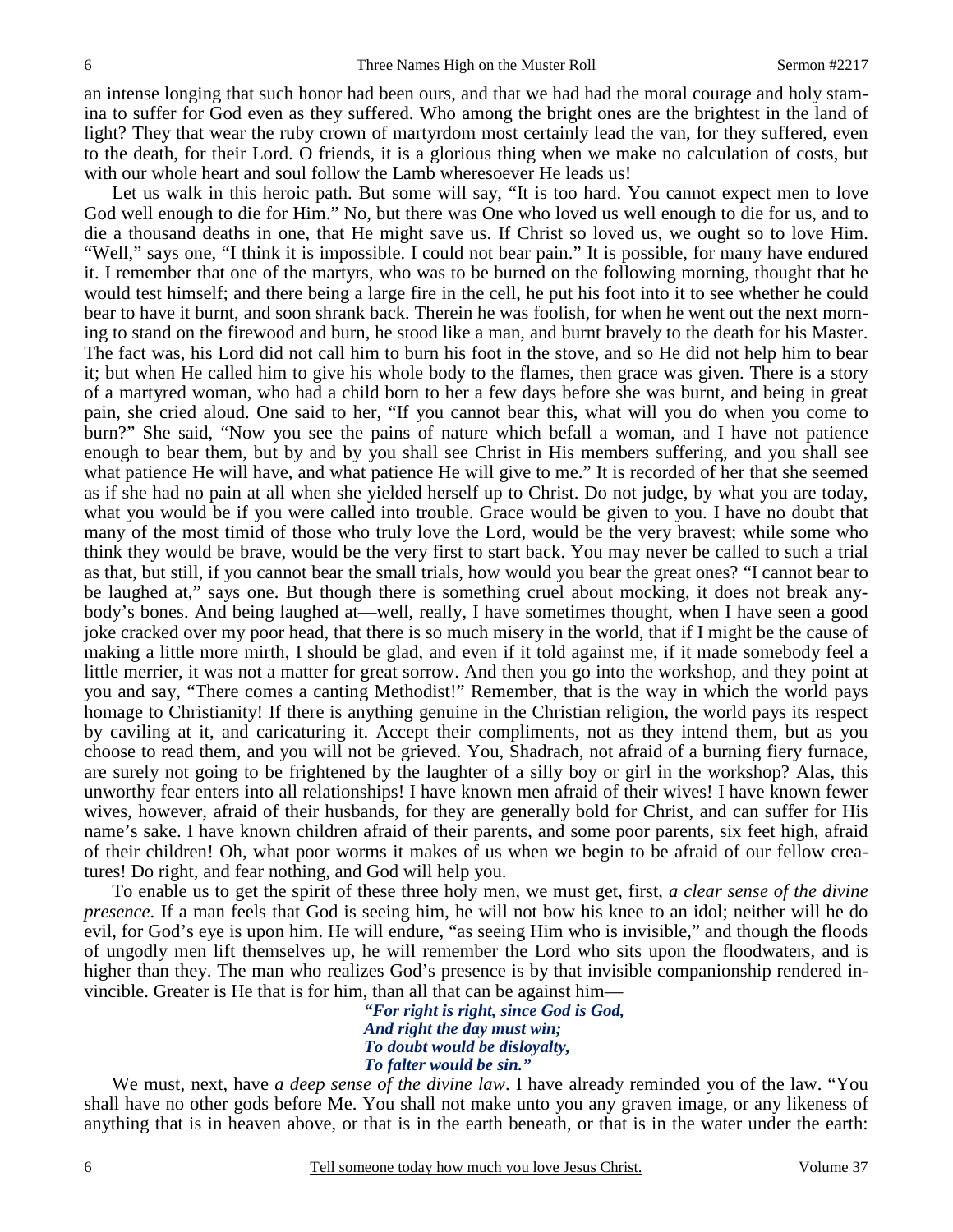you shall not bow down yourself to them, nor serve them." No Virgin Mary, no cross, no crucifix, no picture, no image, no visible object is to be regarded with reverence, or worshipped instead of God. All this must be put away. That is clear enough and therefore Shadrach, Meshach, and Abed-nego, feeling that God was near, and knowing what God's law was, dared not violate that law, but would sooner die.

 Above all, to keep us right, we must have *a mighty sense of the divine love*. We shall never obey God till by His grace we have new hearts, and those hearts are full of love to Him through Jesus Christ. Then, if you love Him, you will say, "What! Put an image of gold in His place? Never! Join the multitude in worshipping a colossal statue instead of the invisible Jehovah? Never!" With holy indignation you will choose the furnace of fire, rather than have that purer flame which glows in your heart quenched, or made to burn dimly.

 To some of you this must seem very trifling, because you say, "I do not care about religious forms and ceremonies. Let me enjoy myself while I am here; it is all I ask." Well, you have made your bargain, and a sorry one it is. If this life is all, how ought a man to live? I am sure I cannot tell you. Perhaps the wisest thing of all is, "Let us eat and drink, for tomorrow we die." But there is another world, and a life beyond, and it is sometimes incomparably wise to fling this life away that we may win the life eternal. Our Lord often reminded His hearers of this great truth, "He that loves his life shall lose it; and he that hates his life in this world shall keep it unto life eternal."

 "But what did these three men do?" asks one; "They simply did not bow their heads, and they were cast into the fiery furnace. What did they do?" *They influenced their age, their people, and all time*. These three men influenced the city of Babylon, and the whole Babylonian empire. They certainly influenced King Nebuchadnezzar. They influenced the next age, and to this hour the influence of their brave stand for God in His eternal unity, and for the non-worship of any visible thing, has held the Hebrew race firmly to this one point. It was principally through these three men that the whole Jewish people were taught their deep hatred of everything like idol-worship, and they were, by such men as these, and some who followed after, weaned from their tendency to wander after idols, and tethered fast to the worship of Jehovah, the one living and true God. Would God that the Jews as a nation went further, and knew our Lord Jesus Christ! Still, it is something that they are yet alive upon the earth bearing witness that there is but one God, Creator of heaven and earth, who only is to be worshipped. More than that, the influence of these three men lives in this audience, and will live in thousands of audiences in days to come. Does it not make your pulse race? Does it not make your heart leap within you? Have you not said to yourselves, "This is a noble example"? Oh, that we may rise to it! In an age like ours, when everything is sold, when you can buy anybody, when the flute, harp, sackbut, dulcimer, and all kinds of music carry everything before them, when a mask and a visor will infatuate even a saint; it is time that there were some men of the stern old mold of these three Jews, who could not, and would not, yield, whatever might happen. The pillars of the earth might be dissolved, but these men would still stand upright, and bear the whole world upon their shoulders by the grand power of God that made them strong. Be like unto them.

*These three men command the admiration of heaven and earth*. A fool would have pointed at them and said, "There go three fools—gentlemen high in office, with large incomes, and wives and families. They have only to take their cap off, and they may live in their wealth, but if they do not do it, they are to be burnt alive; and they will not do it. They will be burnt alive. They are fools." Yes, but the Son of God did not think so. When He in heaven heard them speak thus to King Nebuchadnezzar, He said, "Brave, brave men! I will leave the throne of God in heaven to go and stand by their side," and invisibly He descended, till where the fires were glowing like one vast ruby, where the fierce flame had slain the men that threw the three confessors into the burning fiery furnace, HE came and stood. And there they walked. It was the greatest walk that they had ever had. On those burning coals the four of them were walking together in sweet fellowship. They had won the admiration and the sympathy of the Son of God, who left heaven itself that He might come and stand side by side with them. It was therefore comparatively a little thing that they won the admiration of Nebuchadnezzar. That proud imperial tyrant cried to those about him, "Did not we cast three men bound into the midst of the fire?" They answered, "True, O King," and he, with his visage white with ghostly fear, said, "Lo, I see four men loose, walking in the midst of the fire, and they have no hurt; and the form of the fourth is like the Son of God." He himself could not but stand there, and, awestruck, admire these three heroes. And now today you do the